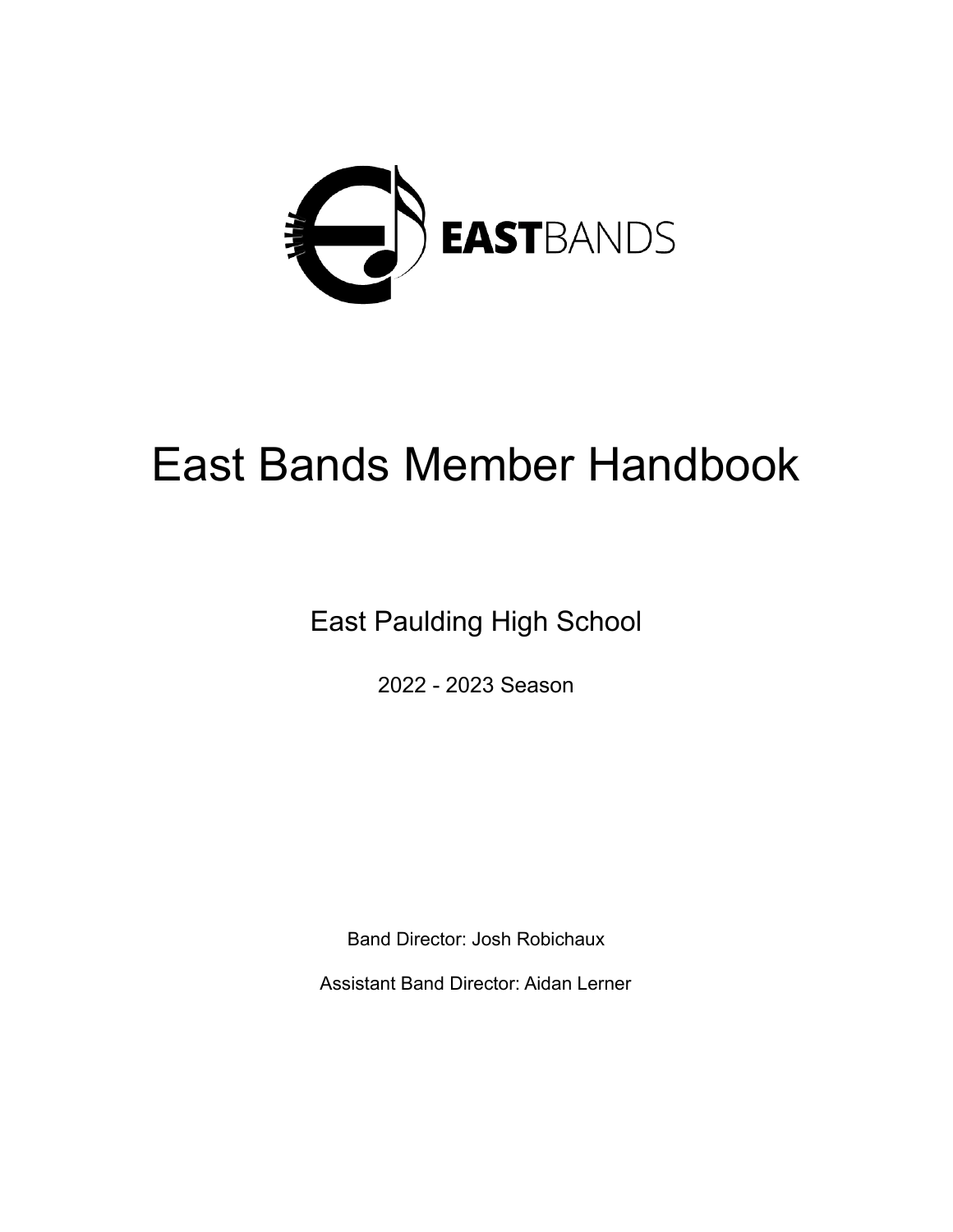

### Table of Contents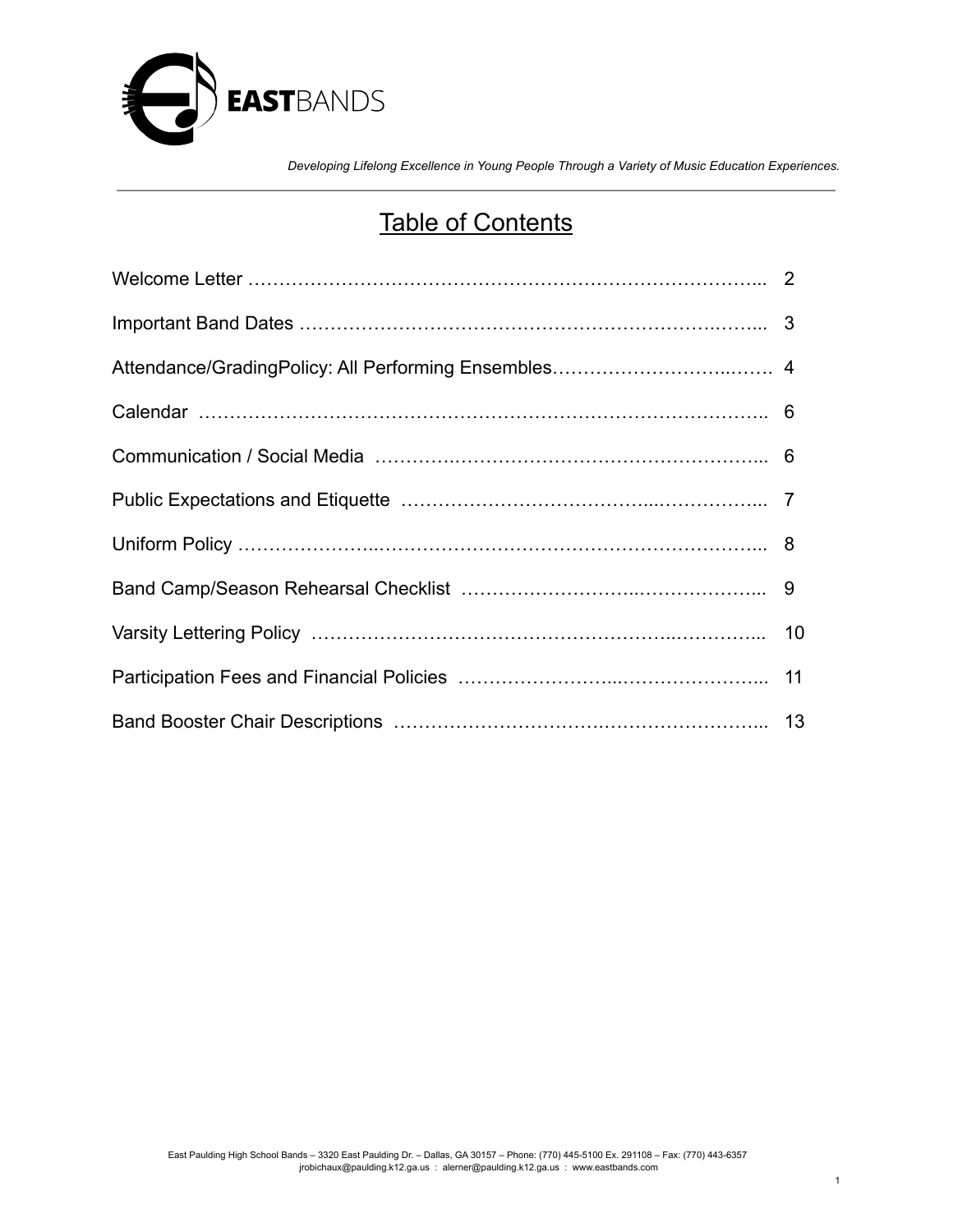

Dear East Bands Family,

Welcome to the **2022-2023** edition of the award winning East Paulding High School Band Program. Our band program has had some incredible accomplishments over the past few years. The Raider Brigade was named grand champions, the EPHS Wind Ensemble was selected to perform a concert in the New York Invitational Music Festival, making us the first ensemble in the history of the Paulding County School District to perform in Carnegie Hall, NY, and our concert bands have repeatedly received superior ratings at the GMEA Large Group Performance Evaluations. The past few years have been an extraordinary experience to say the least!

You are about to embark on a journey that is sure to be one of the best experiences of your entire life. You will make new friends and lots of memories, while becoming a part of one of the greatest families in the entire Paulding County community. This handbook contains vital paperwork that will allow you to become part of the band program, as well as obtain important information regarding policies, dates, fees, fundraisers, and expectations. Feel free to ask any questions you may have!

We look forward to seeing you at **BAND CAMP** on **JULY 11-15 and 18-22.**

Sincerely,

Josh Robichaux Director of Bands East Paulding High School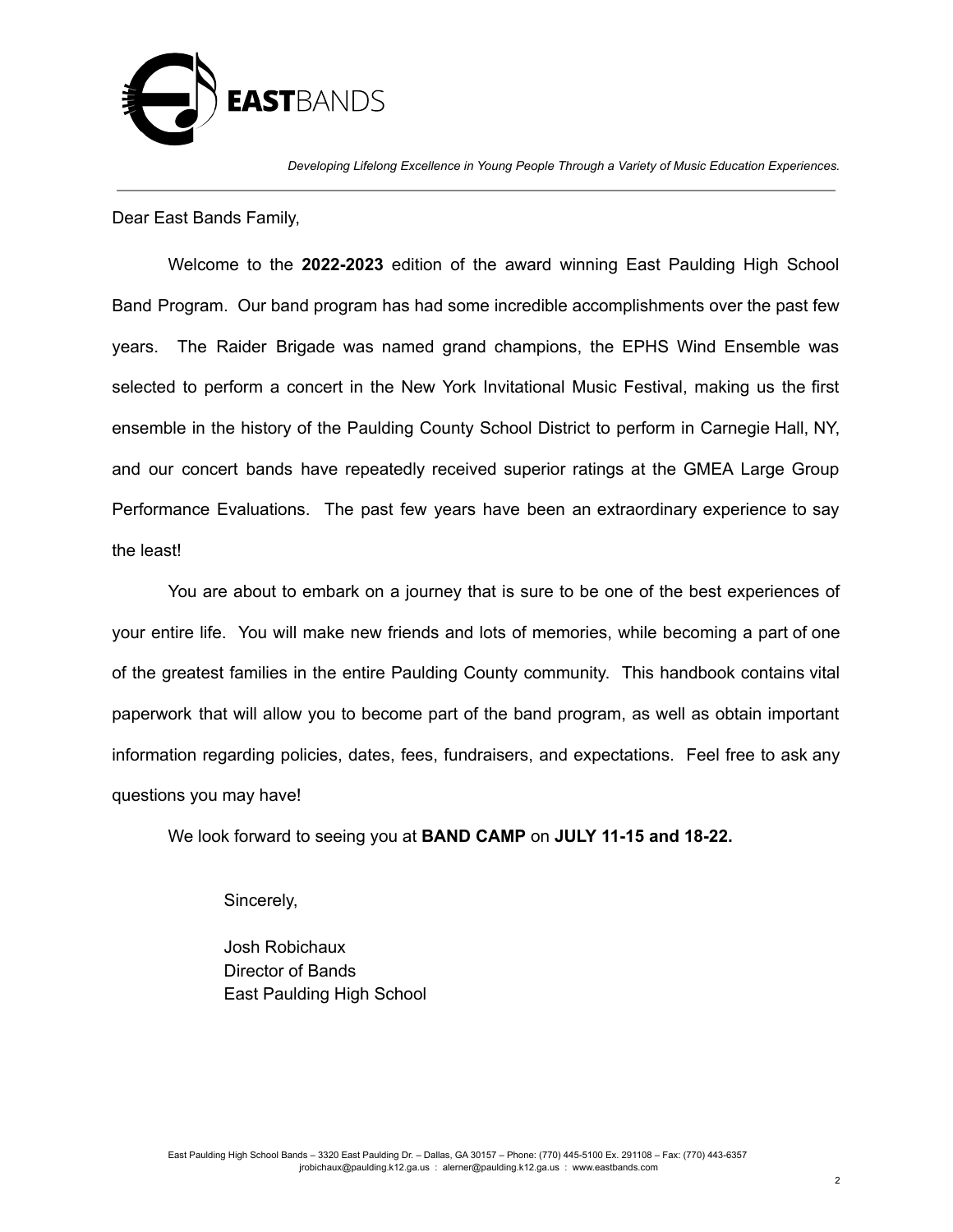

### IMPORTANT DATES!

### **New/Existing Member Student/Parent Informational Meeting**

May 13 @ 6:30 pm - EPHS Band Room

*For all incoming freshmen and existing students and parents to the EPHS band.*

### **Class Placement Performance Assessment**

Class Placement Auditions will be done at each middle school and during finals week. *For all incoming freshmen and current band students.*

### **Percussion - Audition Camp**

May 16-20 @ 4:00 pm - 7:00 pm - EPHS Band Room *ALL percussion students must attend the entire camp.*

### **Color Guard - Audition Camp**

May 16-20 @ 4:00 pm - 6:00 pm - EPHS Aux Gym

*ALL color guard students must attend the entire camp.*

### **Marching Band Rookie Camp (Winds Only)**

May 16-19 @ 4:30 pm - 6:00 pm - EPHS Band Room *ALL rising freshman and the new 2022-2023 high school band student leadership team.*

### **Marching Band Sign-Up Night**

Thursday, May 20 @ 6:00 pm - EPHS Theater *ALL band students and parents must attend Paperwork is due for ALL Students Deposit is due to secure your spot for marching band only ONLY! \*Marching Band Show Announcement\**

### **Summer Marching Band Camp**

*All woodwind, brass, percussion & color guard. ALL MUST ATTEND!* Percussion, Color Guard, Rookie Camp: **July 11-12** from 9:00 am - 5:00pm **July 13-15** from 8:00 am - 8:00 pm **July 18-22** from 8:00 am - 8:00 pm

\**There will be a preview performance on Wednesday, July 22 @ 7:00 pm at EPHS Main Gym\**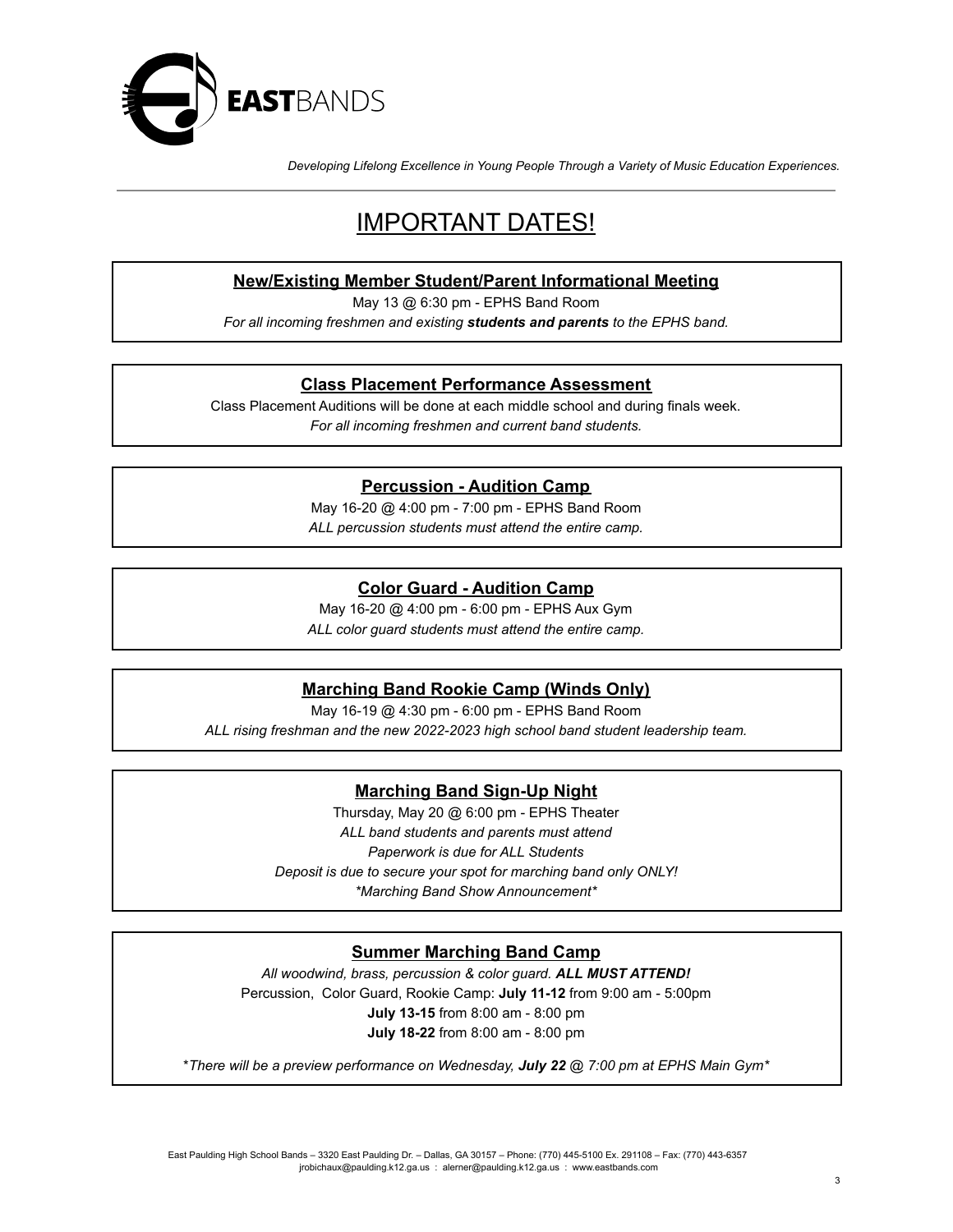

### ATTENDANCE/GRADING POLICY

All Performing Ensembles

In order for all members of the East Paulding High School Band to be successful in experiencing efficient, positive, and meaningful rehearsals and performances, the following is the attendance policy for the East Paulding High School Band Program.

### **1. All members are expected to check the East Bands website and/or band calendar often for updates and to know when all events are scheduled.**

The website address is: www.eastbands.com There is a live calendar available with dates provided well in advance.

### **2. All members are expected to attend ALL rehearsals.**

In the event that a member misses a rehearsal, the absence will be categorized as one of the following:

**Excused Absence:** Following the absence, the member will be allowed to return to the band in good standing, immediately. If absent from the final rehearsal prior to a performance, (i.e. a Thursday rehearsal prior to a Friday night game) the member is ineligible to perform during halftime. It is a safety concern.

**Unexcused Absence:** The member will receive a zero (0) for their participation grade for that day. The member may not be allowed to perform at halftime with the band at the next game. The member is still required to attend all rehearsals and to participate in all other aspects of the game, but will stand at attention on the front sideline during the performance. Depending on the circumstances, the member may still be taken of individual parts/solos, etc. This happens frequently to members who are absent.

### **3. Two (2) or more unexcused absences from rehearsal may result in the student being removed from the East Paulding Marching Band/Concert Bands/Winter Guard.**

We simply will not allow a student who is habitually absent from rehearsal, to negatively impact the experience of others.

### **4. An unexcused absence from any performance could result in being removed from the Marching Band/Concert Band/Winter Guard, effective immediately.**

The student will receive a "0" for that grade. Make-up assignments may be given for partial credit.

#### **5. Every absence will be taken into consideration on a case-by-case basis.**

The following are examples of an **excused absence**: sick (with a doctor's note), death of a family member, and wedding of an immediate family member (brother, sister, mother, father).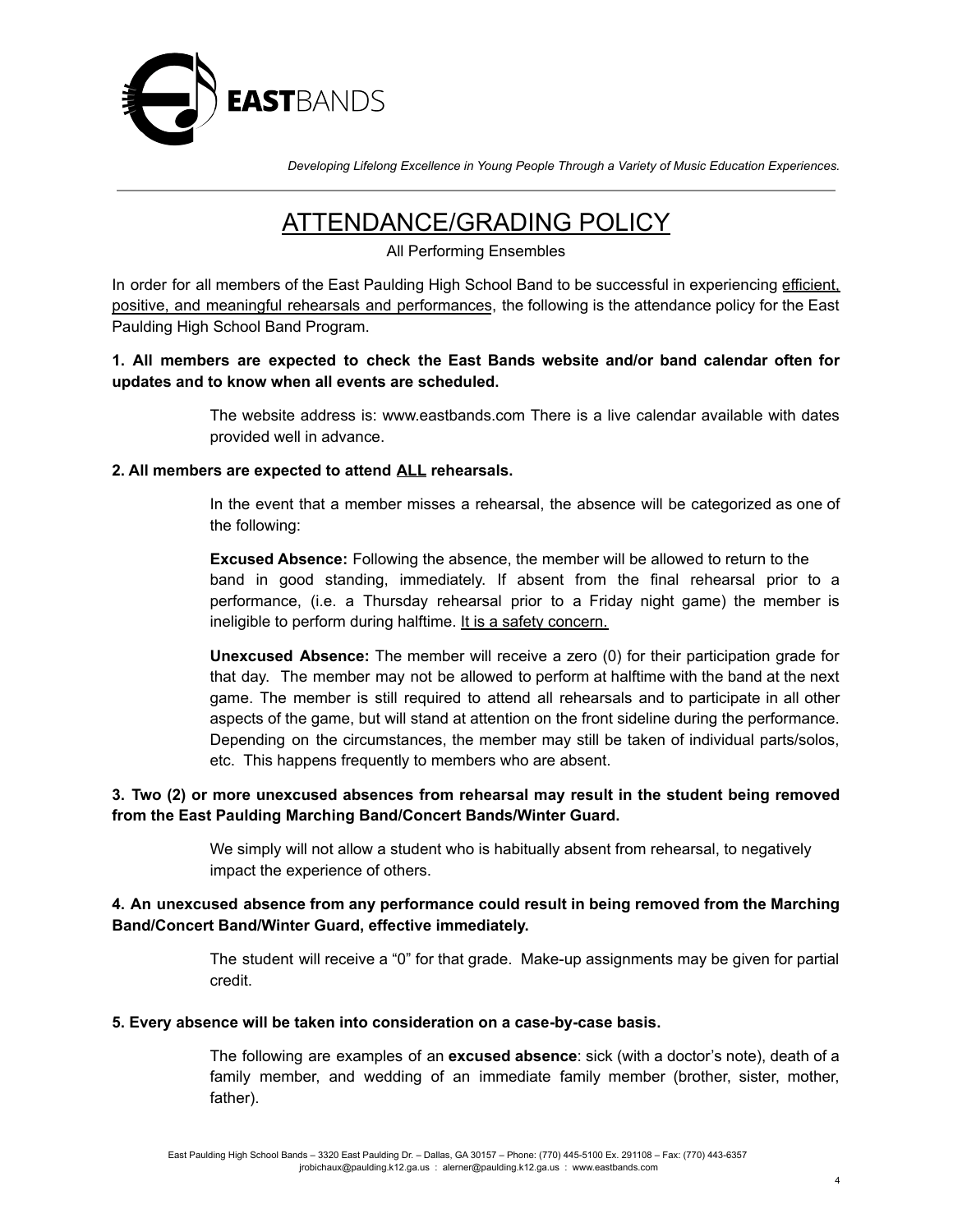

The following are examples of an **unexcused absence**: not feeling like coming to rehearsal, sick (without a doctor's note), homework, birthday, work, a concert, going out of town, vacation, any absence where an acceptable excuse is not provided

**A note on homework:** Being a part of the Band Program is not a requirement, it is a privilege. Members of the Band are expected to maintain good grades, while simultaneously participating in the band in its full capacity. It is important that members of the band stay on top of their homework and various other assignments so that a conflict does not arise. Students who miss rehearsals due to homework will be removed from the ensemble. Plan your homework and assignments ahead of time.

#### **6. All excuses must be submitted to Mr. Robichaux via email:** jrobichaux@paulding.k12.ga.us

If you know you are going to be out ahead of time, please be sure to submit the necessary information to Mr. Robichaux (via email) prior to your absence, in order to make sure your absence will be excused.

If the absence is unexpected, information regarding the absence should be submitted (via email) to Mr. Robichaux on the day you return.

#### **7. All members are expected to be on time for all rehearsals.**

2 late arrivals = 1 unexcused absence. Any late arrival of greater than 1 hour = 1 unexcused absence.

### **8. Students who are removed from the program (or must quit) for attendance or behavior issues will not be allowed to return to the program in subsequent seasons.**

#### **9. All participation fees are not refundable.**

In the event a student quits, is removed from the program, moves, transfers schools, etc, your payment will be considered a contribution to the East Paulding High School Band Boosters, Inc. and will be used to help recover lost funds caused by your student's remaining dues not being paid.

In the event your student quits, is removed from the program, moves, transfers schools, etc, items purchased through the boosters such as shoes, gloves, uniforms, warm-up suits, make-up, body tights, bags or flag bags, will not be distributed to the student. These items will also be used to help recover lost funds caused by your student's remaining dues not being paid.

### **10. Students who are injured, habitually sit out of rehearsal, are absent from rehearsal, or do not perform up to our standards, may be temporarily removed or replaced altogether.**

Remember, the band still has to continue regardless of your circumstance.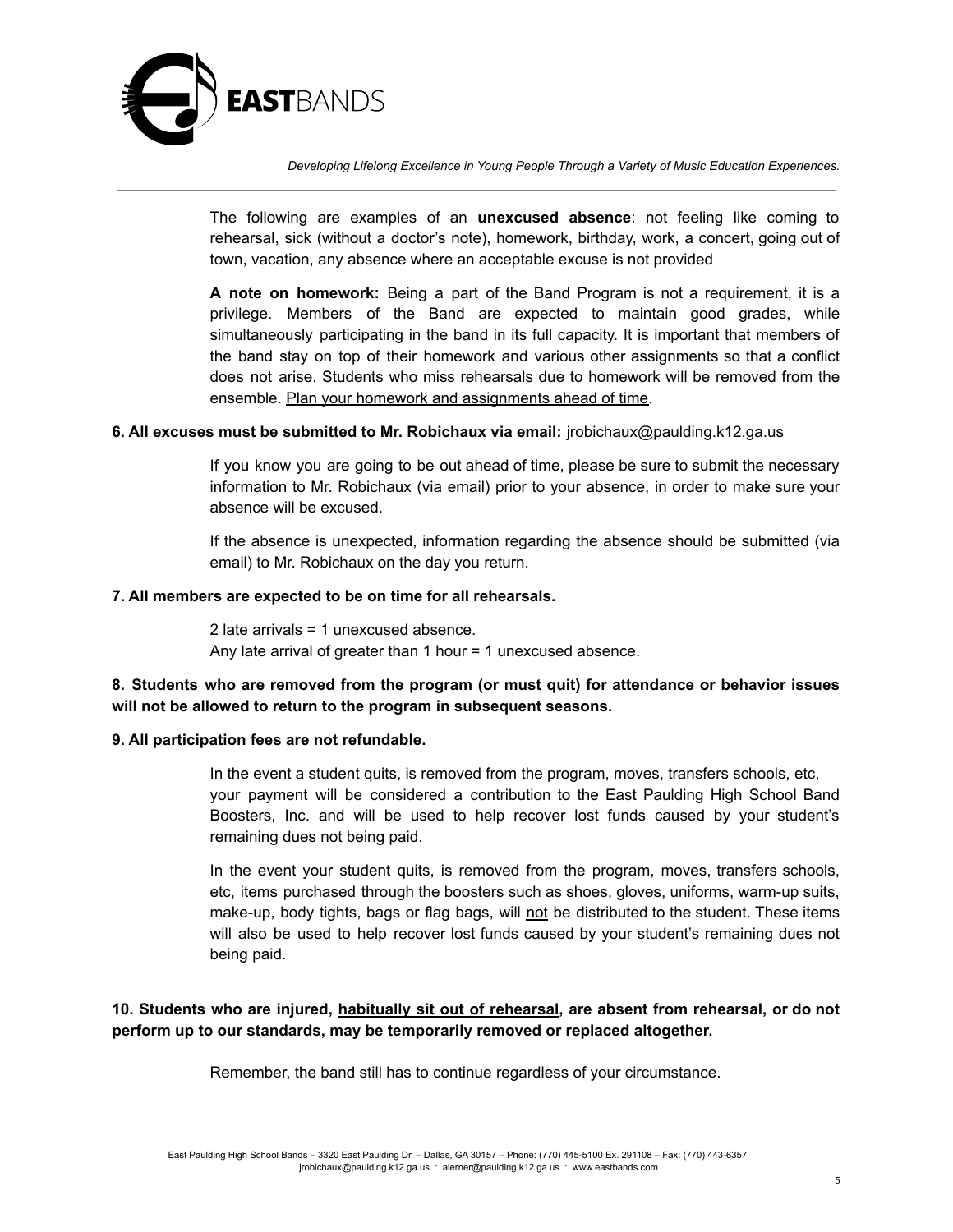

### OFFICIAL EAST BANDS CALENDAR

In lieu of printing the entire calendar, we have made it accessible online via the link below.

## www.eastbands.com/calendar

### COMMUNICATION / SOCIAL MEDIA

| <b>BAND APP</b>  | To Join The BAND APP use the link below: |  |  |
|------------------|------------------------------------------|--|--|
|                  | https://band.us/n/a5af3dUa1543Z          |  |  |
| <b>FACEBOOK</b>  | "LIKE" us @ EastBands                    |  |  |
| <b>TWITTER</b>   | "FOLLOW" us @ EastBands                  |  |  |
| <b>INSTAGRAM</b> | "FOLLOW" us @ EastBands                  |  |  |

**A note on social media:** It is the obligation of every student to use social media in a responsible way. Remember, what you say on social media is potentially public to the whole world. Students observed using social media in an irresponsible manner will be dealt with according to school discipline policies and may be dismissed from the band program.

**Video Policy:** Rehearsal and/or performance videos are never to be posted online without specific written approval from Mr. Robichaux. Failure to acquire written approval may result in copyright infringement. All copyright/sync infringement penalties occurred from individuals posting EPHS band performance videos will be the responsibility of the individual who posted the unapproved videos.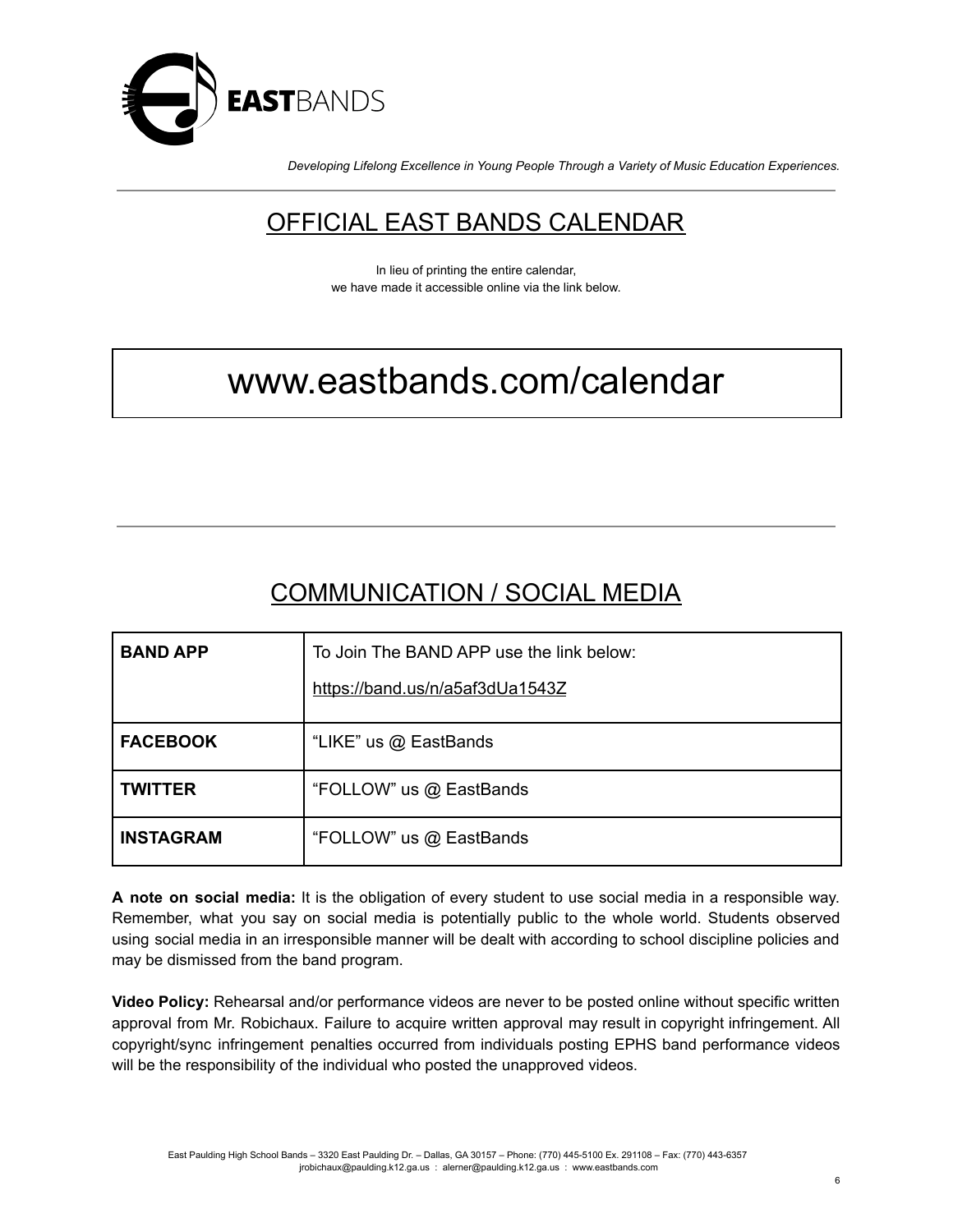

### PUBLIC EXPECTATIONS & ETIQUETTE

#### All Performing Ensembles

Being a member of the East Paulding High School Band program means that you will constantly be put on display in the public eye. It is vital for the continued success and legacy of our band program, that we always put our best foot forward. The following is a list of some of the specific expectations for etiquette.

### **FOOTBALL GAMES**

### Students will…

- 1. Sit in their assigned sections.
- 2. Wear the uniform correctly at all times.
- 3. Treat the uniform and it's parts with respect.
- 4. Be in the correct place(s) at the specified time(s).
- 5. Display good sportsmanship at all times.
- 6. Be attentive to drum majors during the game.
- 7. Be respectful towards teachers, chaperones and student leaders.
- 8. Help load/unload trailers.

#### Students will NOT...

- 1. Bring food into the stands.
- 2. Publicly display affection towards other students.
- 3. Swear or use inappropriate gestures.
- 4. Wear additional items without prior approval (IE sunglasses, hats, jackets, etc.).
- 5. Use cell phones during game.
- 6. Harm their instrument, a school-owned instrument or the instruments of others.
- 7. Leave the stands without a chaperone's permission.
- 8. Run in uniform.

### **COMPETITIONS**

Virtually all football game expectations and etiquette apply to Marching Band Competitions. In addition:

Students will...

1. Be positive towards other bands and their members, hosts, adjudicators, etc.

Students will NOT…

- 1. Criticize other bands or band performances.
- 2. Celebrate the shortcomings of other bands.
- 3. Participate in chants, claps, dances, etc that other bands may be participating in.
- 4. Criticize adjudicators.
- 5. Be sore losers.
- 6. Break "character" before being told to do so.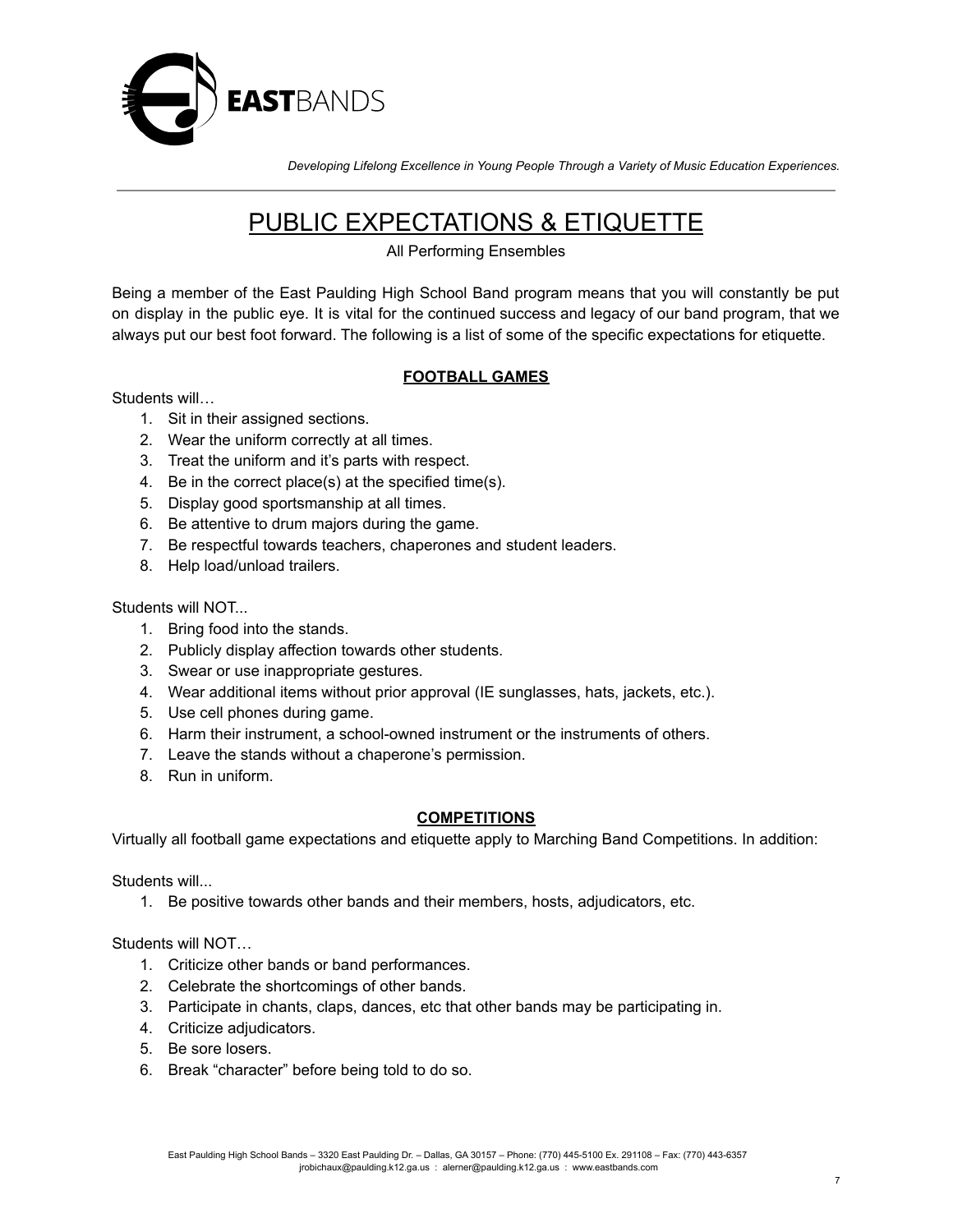

### UNIFORM POLICY

All Performing Ensembles

Uniforms are an important part of the East Paulding High School Band Program and help set band members apart as we represent the band program and the East Paulding High School as a whole. The uniform is a significant part of the team spirit that characterizes the marching band. We hope that students will take special pride in their distinction. By accepting a uniform, you are accepting the responsibility of taking care of them. Uniforms will be kept at school to help minimize long-term loss and allow for periodic and necessary cleaning.

Uniforms will be fitted and/or assigned to each member during band camp ONLY after the receipt of the first participation fee payment. Students should contact the EPHS Financial Vice President Ashley Gibbs affordablesignatures@gmail.com) if they are unable to make this payment by the end of the present school year.

Marching Band Brass/Woodwind/Percussion uniforms include a garment bag, jacket, bibber pants, 2 gauntlets, a shako and a storage box. All uniform parts are rented and not property of the student. Damaged or lost uniform parts will be charged to the student, just as a textbook or other school property would be.

Concert band attire consists of a tux/dress. All uniform parts are rented and not property of the student. Damaged or lost uniform parts will be charged to the student, just as a textbook or other school property would be.

Uniforms will be stored and maintained in the band uniform room. This is where students will pick up their uniforms prior to each performance. There is a specific procedure for this process.

Students will dress at EPHS and wear their uniform on the bus unless otherwise instructed.

After performances, the uniform must be correctly placed on the matching, numbered hangers, and rehung in the correct location in the uniform room. Students will not take the uniform home unless otherwise instructed.

Students will not take the uniform home unless otherwise instructed.

The band boosters do not provide marching band shoes, black socks, gloves or wristbands. Marching band shoes are \$40 per pair. These shoes may be used from year to year. Gloves and wristbands are each \$3 per pair. The student supplies his or her own black socks.

### **IMPORTANT: Hair color and makeup must be NATURAL COLORS only!**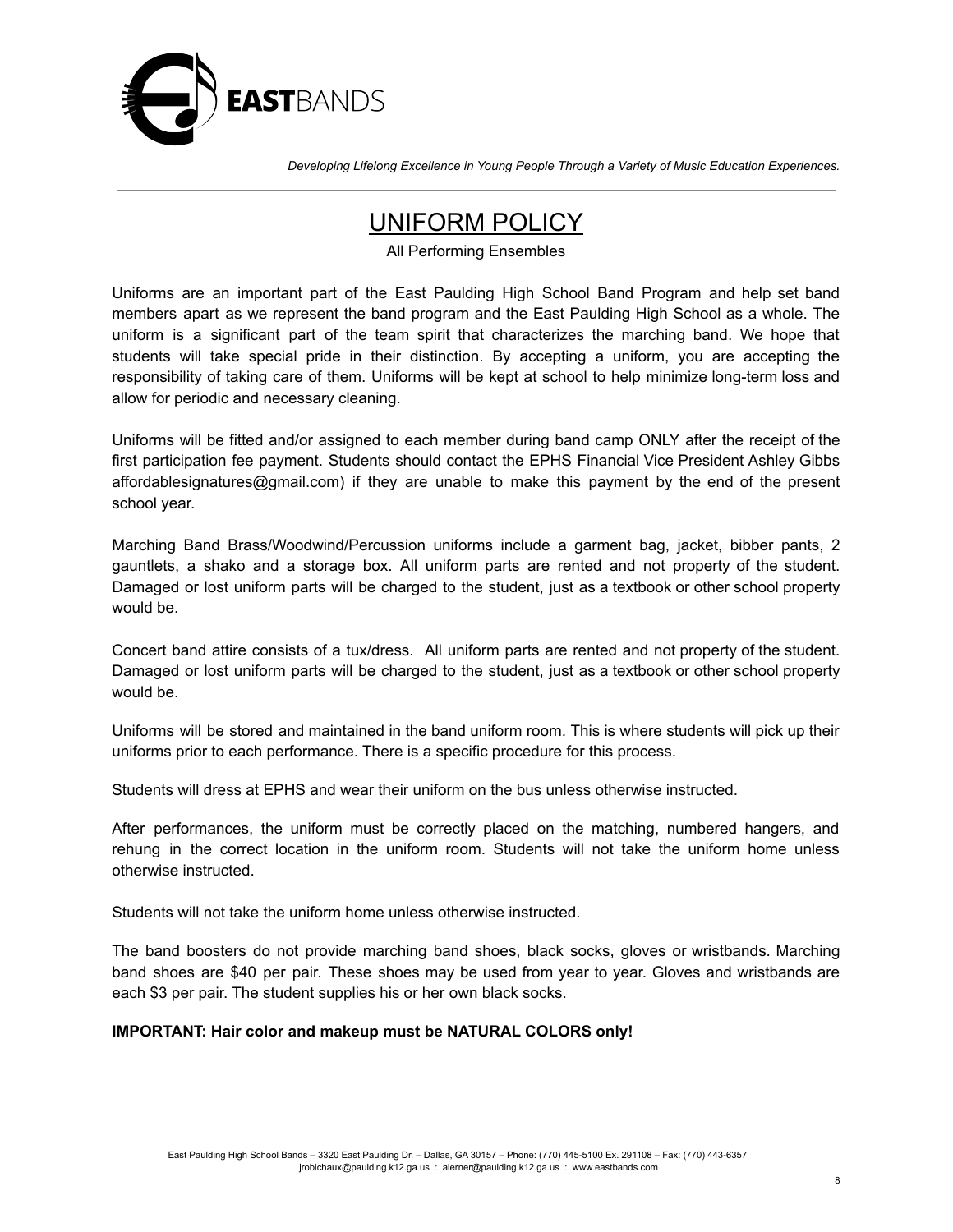

Uniform Etiquette will be followed at all times. This includes but is not limited to the following:

- 1. No running while in uniform.
- 2. No swearing while in uniform.
- 3. No crude or obscene gestures while in uniform.
- 4. No public displays of affection while in uniform.
- 5. No eating while in (full) uniform.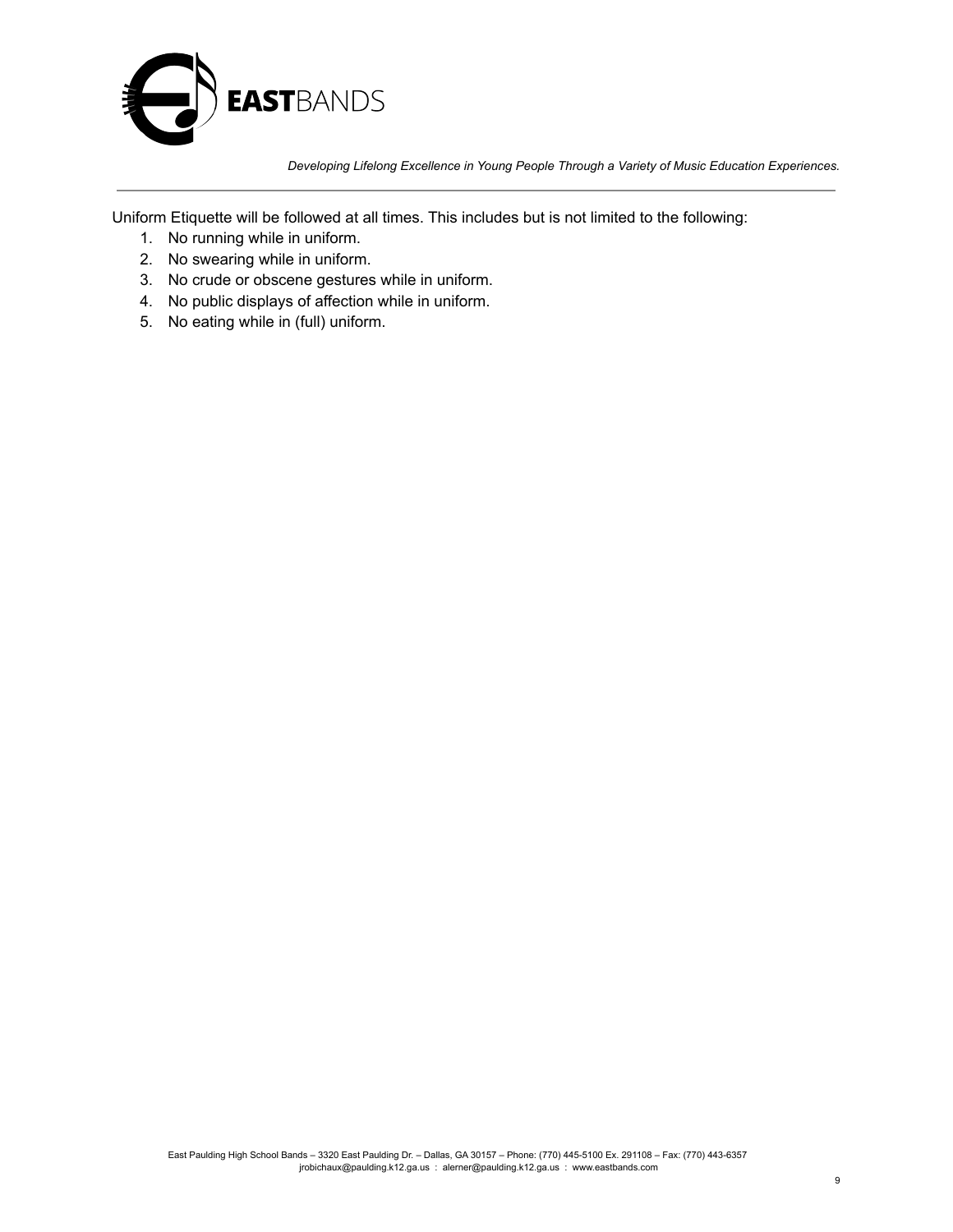

### BAND CAMP/SEASON REHEARSAL CHECKLIST

MARCHING BAND

The following are items that each marching band member will need for every rehearsal.

- 1. Black shorts (Small logos or designs are fine)\*
- 2. White shirt (Small logos or designs are fine)\*
- 3. Running Shoes/Athletic Shoes (No sandals, flip flops, etc)
- \_\_\_\_\_ 4. Hat or visor
- 5. 1-gallon water bottle (Fill up before you come each day)
- 6. Backpack (This will make life much easier)
- \_\_\_\_\_ 7. Sunscreen
- 1. Bug Spray
- \_\_\_\_\_ 9. Mechanical Pencil(s)
- 10. Highlighter(s)
- 11. 1-inch 3-Ring Binder
- 12. Clear plastic sheets (for use in 3-ring binder)
- 13. Dot book (Spiral-bound note cards with a string attached)
- 14. Black towel (the size of your instrument)
- 14. Your lunch (every day)\*\*
- 15. Your instrument/mouthpiece/reeds/equipment
- 16. Valve oil/Slide grease
- 17. Missing Paperwork
	- 18. Participation Payment #1 (Due first day of band camp)

#### **A few things to consider:**

- 1. You may want to bring an extra pair of shoes/socks and a change of clothes to keep in your band locker just in case it rains.
- 2. Keep a snack in your backpack just in case you/someone else needs it.
- 3. The black towel is there to keep your instrument off the dirt/pavement. Depending on your instrument type, several people may share a towel.
- 4. Wear your sunscreen. Re-apply every rehearsal block.
- 5. You will not need a dot book until after band camp starts so if you don't understand what it is, you're fine.
- 6. A karabiner works great for attaching your water bottle to your backpack (and frees-up a hand) for your walk to/from the field.
- 7. If you wear sunglasses, you may be asked to remove them for visual/ensemble rehearsals.

*\*There may be optional themed spirit days. We will let you know as these come up. \*\*Dinners at band camp will be provided by the EPHS Band Boosters.*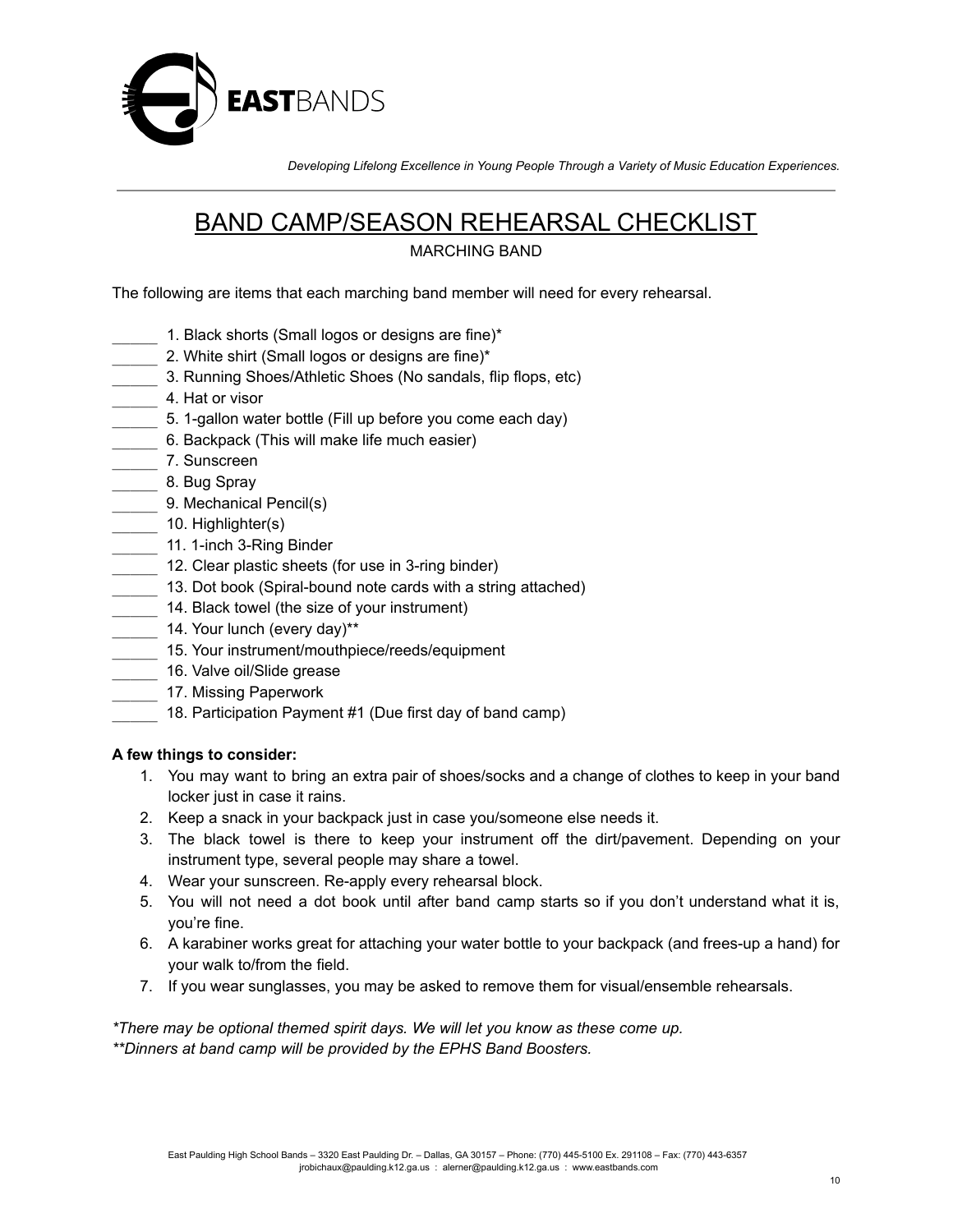

### VARSITY LETTERING POLICY

#### **NON-POINT REQUIREMENTS**

To qualify for a letter, each student must meet the following 4 non-point requirements.

| 1. | The student must be enrolled in a band class for 2 full semesters.<br>Chorus is an acceptable substitute for color quard students only. Color quard members must be enrolled in fall color quard class and<br>complete a season of winter quard or be enrolled in a spring semester band class. |  |  |
|----|-------------------------------------------------------------------------------------------------------------------------------------------------------------------------------------------------------------------------------------------------------------------------------------------------|--|--|
| 2. | The student must have ZERO (0) unexcused absences from rehearsals or performances.<br>This includes every ensemble you participate or are enrolled in.                                                                                                                                          |  |  |
| 3. | The student must have ZERO (0) disciplinary actions that result in ISS, OSS, or require in program discipline.                                                                                                                                                                                  |  |  |
| 4. | The student must NOT quit or be kicked-out of an ensemble.                                                                                                                                                                                                                                      |  |  |
| 5. | Student participation fees must be paid in full.                                                                                                                                                                                                                                                |  |  |

#### **POINT REQUIREMENTS**

Each student must also accumulate a total of **100** letter points over the course of a single school year. Points begin at "0" each school year.

| 50 pts                                                             | Completing the Marching Band Season                                                                                                                                                                                                                                                                                                                                                                                                                                                                                                                       |  |  |  |  |
|--------------------------------------------------------------------|-----------------------------------------------------------------------------------------------------------------------------------------------------------------------------------------------------------------------------------------------------------------------------------------------------------------------------------------------------------------------------------------------------------------------------------------------------------------------------------------------------------------------------------------------------------|--|--|--|--|
| 50 pts                                                             | Completing the Varsity Winter Guard Season                                                                                                                                                                                                                                                                                                                                                                                                                                                                                                                |  |  |  |  |
| 35 pts                                                             | Completing a year of Jazz Band                                                                                                                                                                                                                                                                                                                                                                                                                                                                                                                            |  |  |  |  |
| 35 pts                                                             | Perform solo or ensemble literature at the spring showcase concert                                                                                                                                                                                                                                                                                                                                                                                                                                                                                        |  |  |  |  |
| 35 pts                                                             | Perform at solo and ensemble                                                                                                                                                                                                                                                                                                                                                                                                                                                                                                                              |  |  |  |  |
| 35 pts                                                             | Completing the Junior Varsity Winter Guard Season                                                                                                                                                                                                                                                                                                                                                                                                                                                                                                         |  |  |  |  |
| 35 pts                                                             | Auditioning for District Honor Band/GMEA All-State Band Round 1                                                                                                                                                                                                                                                                                                                                                                                                                                                                                           |  |  |  |  |
| 35 pts                                                             | Taking private lessons on your instrument or color quard equipment for the entire year. (Proof Required)                                                                                                                                                                                                                                                                                                                                                                                                                                                  |  |  |  |  |
| 35 pts                                                             | Active member of our leadership team.                                                                                                                                                                                                                                                                                                                                                                                                                                                                                                                     |  |  |  |  |
| 25 pts                                                             | Completing a year in a small ensemble and perform at a concert                                                                                                                                                                                                                                                                                                                                                                                                                                                                                            |  |  |  |  |
| 25 pts                                                             | Acceptance and participating in the District Honor Band Event                                                                                                                                                                                                                                                                                                                                                                                                                                                                                             |  |  |  |  |
| 25 pts                                                             | Acceptance and auditioning for GMEA All-State Band Round 2                                                                                                                                                                                                                                                                                                                                                                                                                                                                                                |  |  |  |  |
| 25 pts                                                             | Acceptance and participating in the GMEA All-State Band                                                                                                                                                                                                                                                                                                                                                                                                                                                                                                   |  |  |  |  |
| 25 pts                                                             | Acceptance and participating in the All-American Marching Band                                                                                                                                                                                                                                                                                                                                                                                                                                                                                            |  |  |  |  |
| 25 pts                                                             | Acceptance as a music major in an approved college or university (Proof Required)                                                                                                                                                                                                                                                                                                                                                                                                                                                                         |  |  |  |  |
| 15 pts<br>15 pts<br>15 pts<br>15 pts<br>15 pts<br>15 pts<br>15 pts | The student must fully participate in 2 different fundraisers throughout the year.<br>Students must sell at least 2 items in 1 fundraiser to be considered "fully participating".<br>Participated in the Paulding County Honor Band<br>Perform at Paulding County Fine Arts Day<br>Taking a 2nd band class for at least one full semester<br>Participation in a EPHS Band approved Student Leadership Camp<br>Participation in a EPHS Band approved Drum Major, Wind, Perc or Guard Clinic<br>*Attend and review 3 concerts outside the EPHS Band Program |  |  |  |  |

\* Must include parent-signed concert program and a 1 page typed review of each concert attended. Concerts you participate in do not count. Multiple ensembles on the same concert do not count separately, this is considered one **concert.**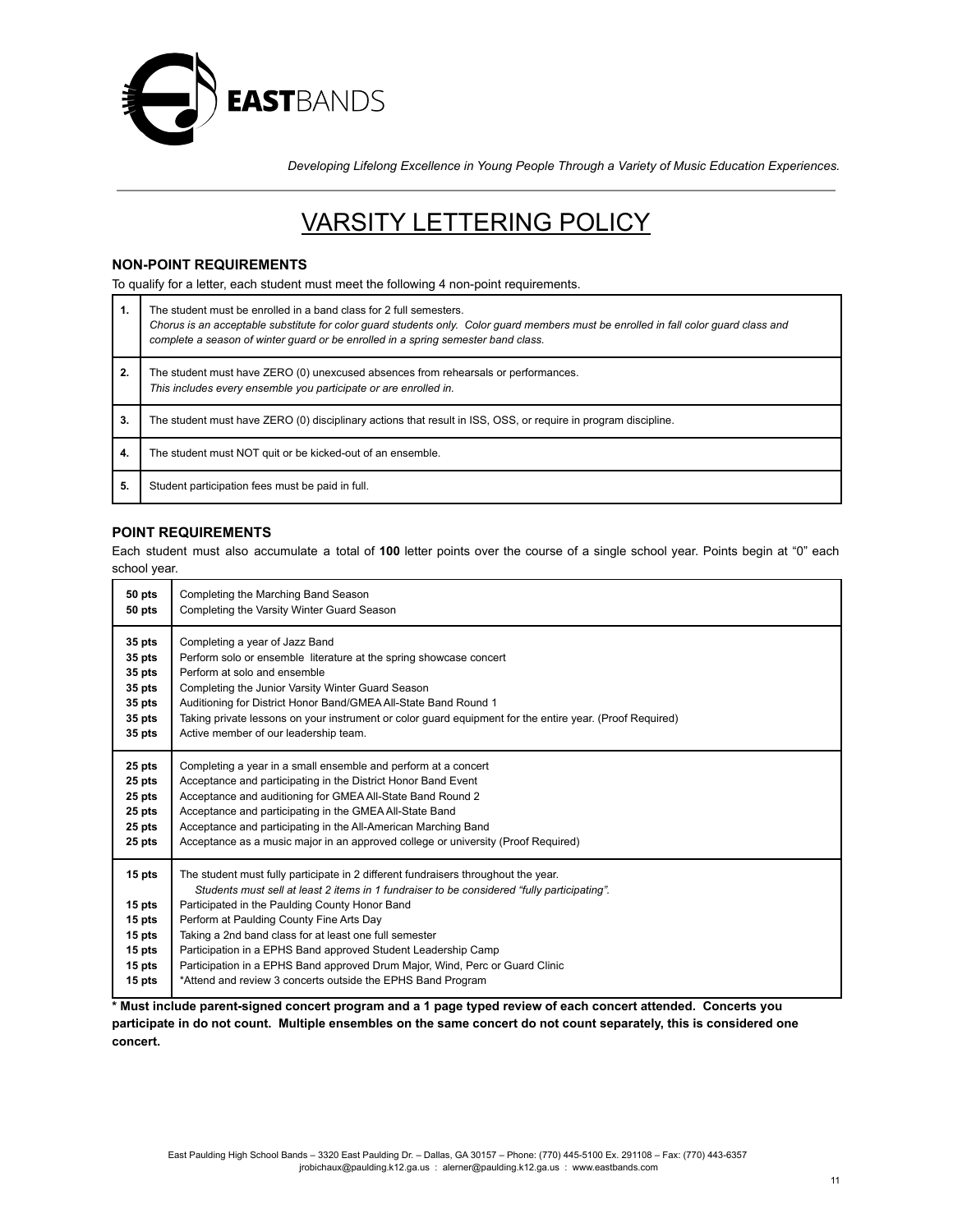

### PARTICIPATION FEES & FINANCIAL POLICIES

| Marching Band Winds/Percussion Participation Fee \$650.00                                                                                                                                              |  |  |  |  |  |
|--------------------------------------------------------------------------------------------------------------------------------------------------------------------------------------------------------|--|--|--|--|--|
| Marching Band Colorguard Participation Fee - Returning Member\$700.00                                                                                                                                  |  |  |  |  |  |
| Marching Band Colorguard Participation Fee - New Member\$800.00<br>*ALL Shoes, Gloves, and Wristbands are NOT included.                                                                                |  |  |  |  |  |
| Additional items that may need to be purchased include:<br>School Owned Instrument Repair and Upkeep Fee: \$50<br>Marching Band Shoes: \$40<br>Color Guard Shoes: \$23<br>Gloves & Wristbands: \$3 ea. |  |  |  |  |  |
| *The Concert Band Fee is waived for students who participate in marching band.                                                                                                                         |  |  |  |  |  |
| Multiple Student Discount: Families with multiple students participating in the EPHS Marching Band will receive<br>a \$50 discount on the fees for each additional student.                            |  |  |  |  |  |

**Dues Paid in Full Discount**: Families that pay their dues up front, in full, will receive a 10% discount.

### PAYMENT SCHEDULE

| May 20, 2022      | \$50.00  | <b>Band Deposit</b>                                         |
|-------------------|----------|-------------------------------------------------------------|
| July 13, 2022     | \$200.00 | Marching Band Participation Fee #1                          |
| August 1, 2022    | \$200.00 | Marching Band Participation Fee #2                          |
| August 1, 2022    | \$50.00  | School Owned Instrument Fee Due                             |
| September 2, 2022 | \$50.00  | Concert Band Only Class Participation Fee Due               |
| September 2, 2022 | \$200.00 | Marching Band Participation Fee #3                          |
| October 3, 2022   | \$150.00 | (New) Marching Band Color Guard Remaining Balance Due       |
| October 2, 2022   | \$50.00  | (Returning) Marching Band Color Guard Remaining Balance Due |

### **\*Contact the band boosters for an alternate payment schedule if needed.**

East Paulding High School Bands – 3320 East Paulding Dr. – Dallas, GA 30157 – Phone: (770) 445-5100 Ex. 291108 – Fax: (770) 443-6357 jrobichaux@paulding.k12.ga.us : alerner@paulding.k12.ga.us : [www.eastbands.com](http://www.eastbands.com)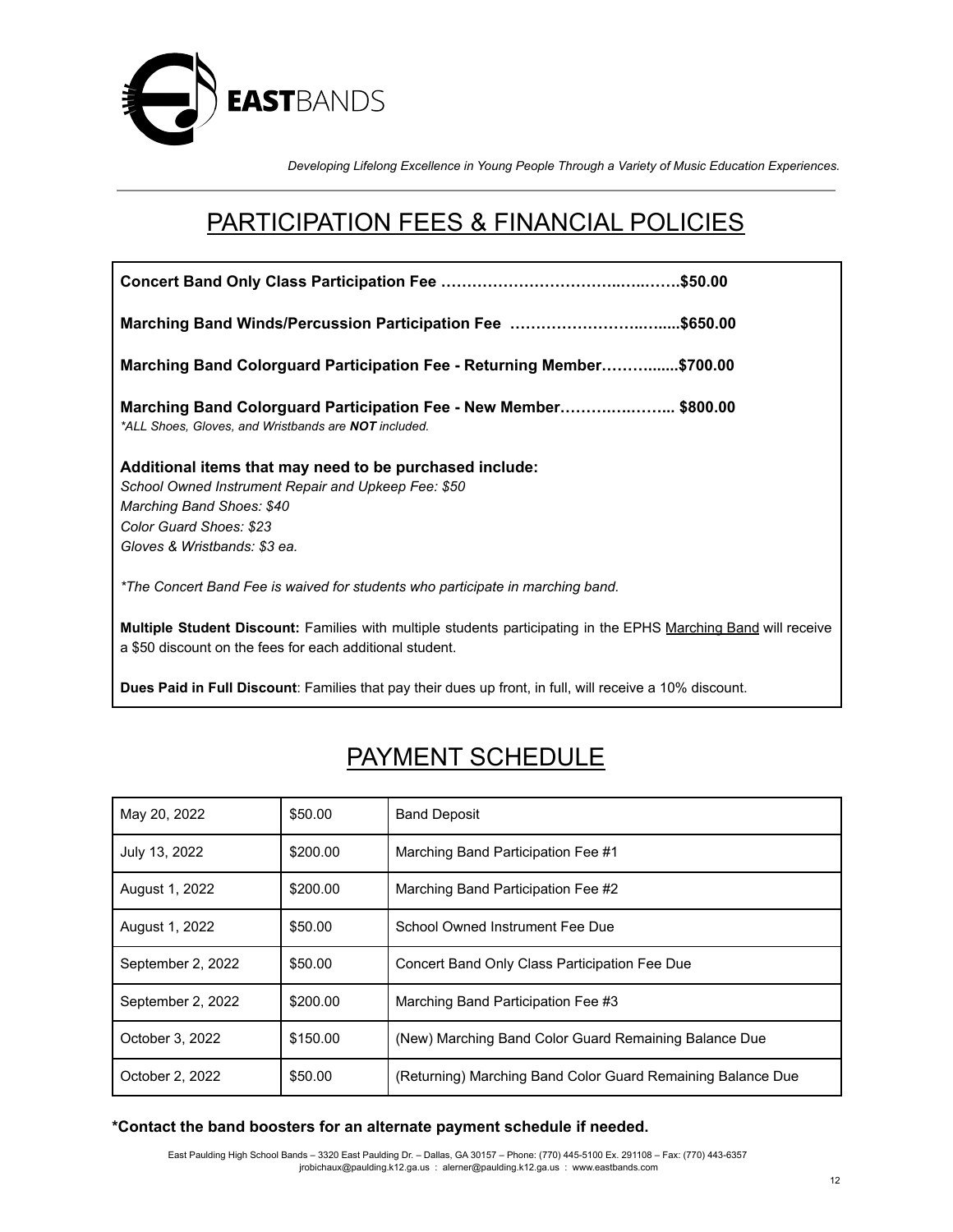

### PARENT VOLUNTEER RESPONSIBILITIES

Each marching band family is responsible for volunteering at 4 events or event shifts throughout the 2022-2023 school year. At sign-up night each family is asked to bring a check for \$150, that check will be held and not cashed, as this is separate from other band related participation payments. Once a family has completed the 4 events or shifts the check will be given back at that time. If a family does not meet the 4 event requirements over the span of the 2022-2023 school year the check will be cashed. It takes a small army to keep East Bands running and all hands on deck. Your volunteerism and support is essential to this program continuing to thrive and for the success of the students.

### PAYMENT INFORMATION

All Checks are to be made out to **EPHS Band Boosters**. Please put payment in an envelope with your name and your student's name and what the payment is for on the front. Please do not mail cash payments. All cash payments should be turned into the band black box located in the EPHS Band Room. Printed envelopes are located in the band room for your convenience.

If you would like to make a check payment during the month of June, please mail checks to:

East Paulding High School Attn: Band Boosters 3320 East Paulding Drive Dallas, GA 30157

**You may now pay band fees online - Contact Boosters for more information** *\*Any payments made in June will not be deposited until Band Camp starts\**

**PLEASE NOTE**: ALL marching band participation fees, concert band/class participation fees, uniform accessory payments, and/or additional item purchases are **NON-REFUNDABLE**. In the event you/your student quits, is removed from the program, moves, transfers schools, etc., your payment will be considered a contribution to the East Paulding High School Band Boosters, Inc. and used to help recover lost funds caused by your student's remaining dues not being paid. In the event your student quits, is removed from the program, moves, transfers schools, etc, items purchased through the boosters such as shoes, gloves, uniforms, warm-up suits, make-up, body tights, bags, flag bags, etc. will not be distributed to the student as those items will also be used to help recover lost funds caused by your student's remaining dues not being paid.

Fees paid for one school year do not apply to another school year.